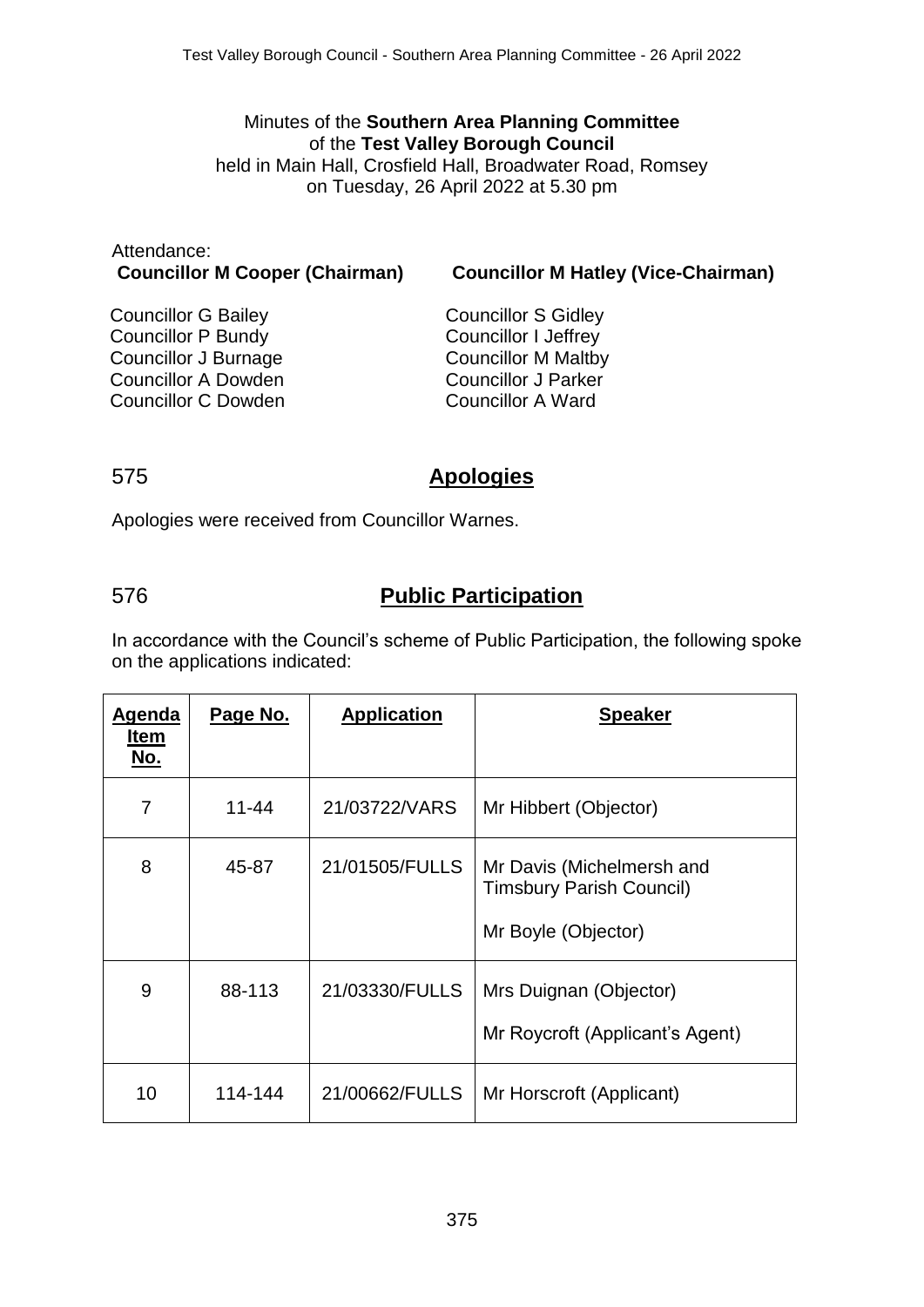# 577 **Declarations of Interest**

Councillor Hatley wished it to be noted that he knew one of the speakers on application 21/03330/FULLS but that it did not constitute an interest.

## 578 **Urgent Items**

There were no urgent items to consider.

#### 579 **Minutes**

**Resolved:**

**That the minutes of the meeting held on 5 April 2022 be confirmed and signed as a correct record.**

### 580 **Schedule of Development Applications**

**Resolved:**

**That the applications for development, as set out below, be determined as indicated.**

### 581 **21/03722/VARS**

| <b>APPLICATION NO.</b>  | 21/03722/VARS                                          |
|-------------------------|--------------------------------------------------------|
| <b>APPLICATION TYPE</b> | <b>VARIATION OF CONDITIONS - SOUTH</b>                 |
| <b>REGISTERED</b>       | 24.02.2022                                             |
| <b>APPLICANT</b>        | Mr Hugh Brennan, Woodington Solar Limited              |
| <b>SITE</b>             | Woodington Solar Farm, Woodington Farm,                |
|                         | Woodington Road, East Wellow, SO51 6DQ,                |
|                         | <b>WELLOW</b>                                          |
| <b>PROPOSAL</b>         | Variation of Condition 2 (Approved plans), 4           |
|                         | (Boundary treatment), 5 (CEMP), 8 (Arboricultural      |
|                         | information), 9 (Tree protection), 12 (CMP), 13        |
|                         | (Landscape), 14 (Landscape maintenance), 15            |
|                         | (External materials), and 16 (Noise Mitigation) of     |
|                         | Planning Permission 15/02591/FULLS (Installation of    |
|                         | a ground mounted solar park to include ancillary       |
|                         | equipment, inverters, substation, perimeter fencing,   |
|                         | CCTV cameras, access tracks, and associated            |
|                         | landscaping) to allow alterations to layout and design |
|                         | of the site that include a reduction in the number of  |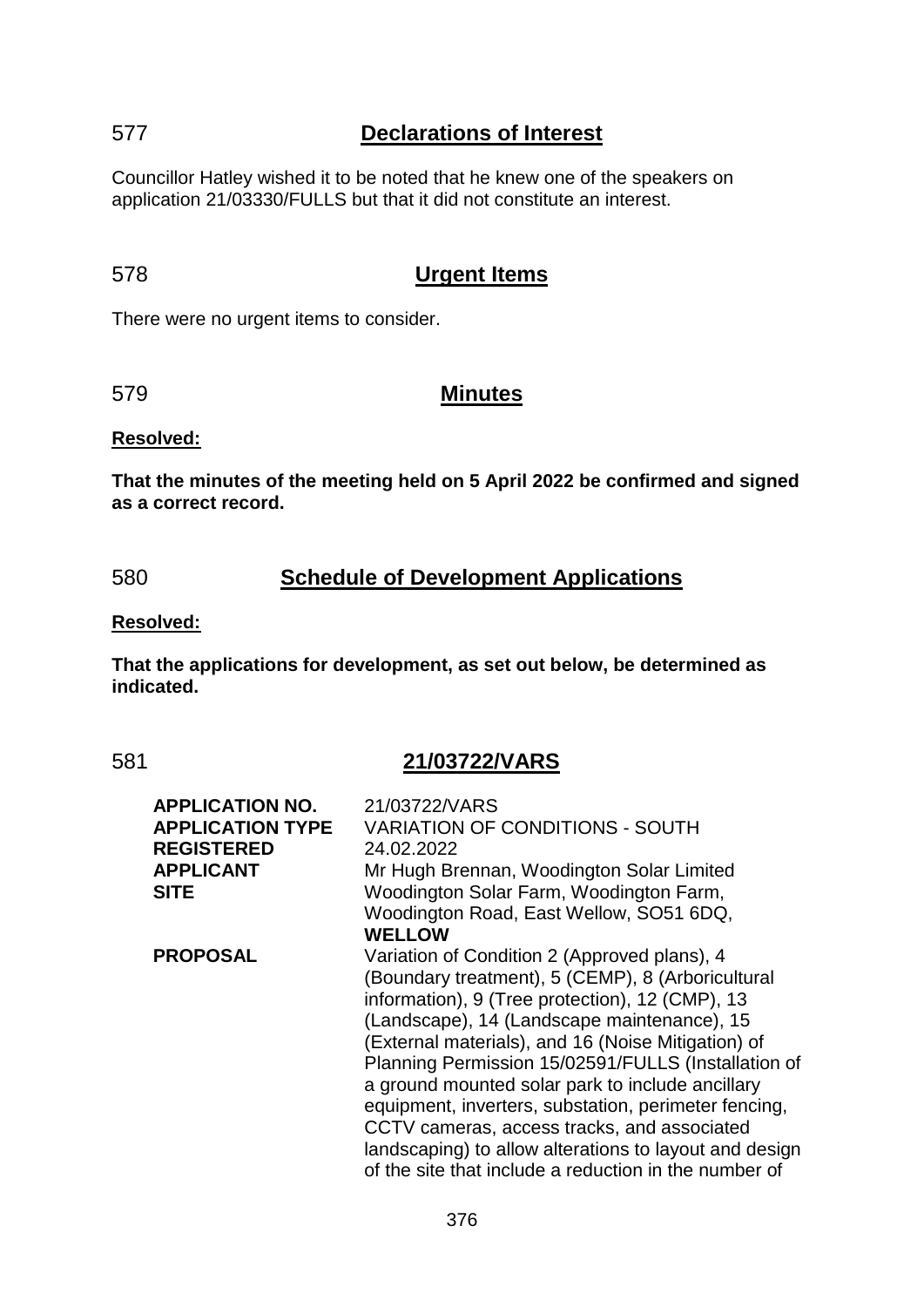solar arrays, re-provision and increased provision of conservation areas, replacement of central inverter with string inverters, alterations to alignment of security fences and permissive paths, rationalisation (reduction) of a number of internal access tracks. **AMENDMENTS** Drawing no's received 24<sup>th</sup> Feb 2022 as a result of amended application site red edge to ensure the red edge tallied with that seen on application 15/02591/FULLS which this application seeks to vary: H.0357\_01\_G – site location plan H.0357  $06$  U – site layout plan H.0357\_24\_F – site location plan H.0357\_39 Sheet 1 Rev C – landscape proposals H.0357\_39 Sheet 2 Rev C – landscape proposals H.0357\_39 Sheet 3 Rev C – landscape proposals H.0357\_57 Rev B –fence and path changes

> As a result of the amended application site red edge the application was re-started with new validation date and publicity period on the 3<sup>rd</sup> March 2022

Further detail received: Heritage Statement – 07.03.2022 Comparison CEMP – 07.03.2022 Biodiversity net gain information – 8.03.2022 Landscape email – 16.03.2022 Transformer building elevation – 18.03.2022 Drawings received  $24<sup>th</sup>$  March 2022 updating section of route for bridleway H.0357\_06 V Site layout H.0357  $39 D - 1$  Landscape proposals H.0357  $39 D - 2$  Landscape proposals H.0357  $39 D - 3$  Landscape proposals H.0357\_57 C fence and path changes

Email received withdrawing condition 17 from proposal – 05.04.2022 **CASE OFFICER** Sarah Barter

**PERMISSION subject to:**

**1. The development hereby permitted shall be begun within three years from the date of the original permission ref: 15/02591/FULLS dated 4th July 2017.**

**Reason: To comply with the provision of Section 91 of the Town and Country Planning Act 1990 as amended by Section 51 of the Planning and Compulsory Purchase Act 2004.**

**2. The development shall not be carried out other than in complete accordance with the approved plans comprising drawings:**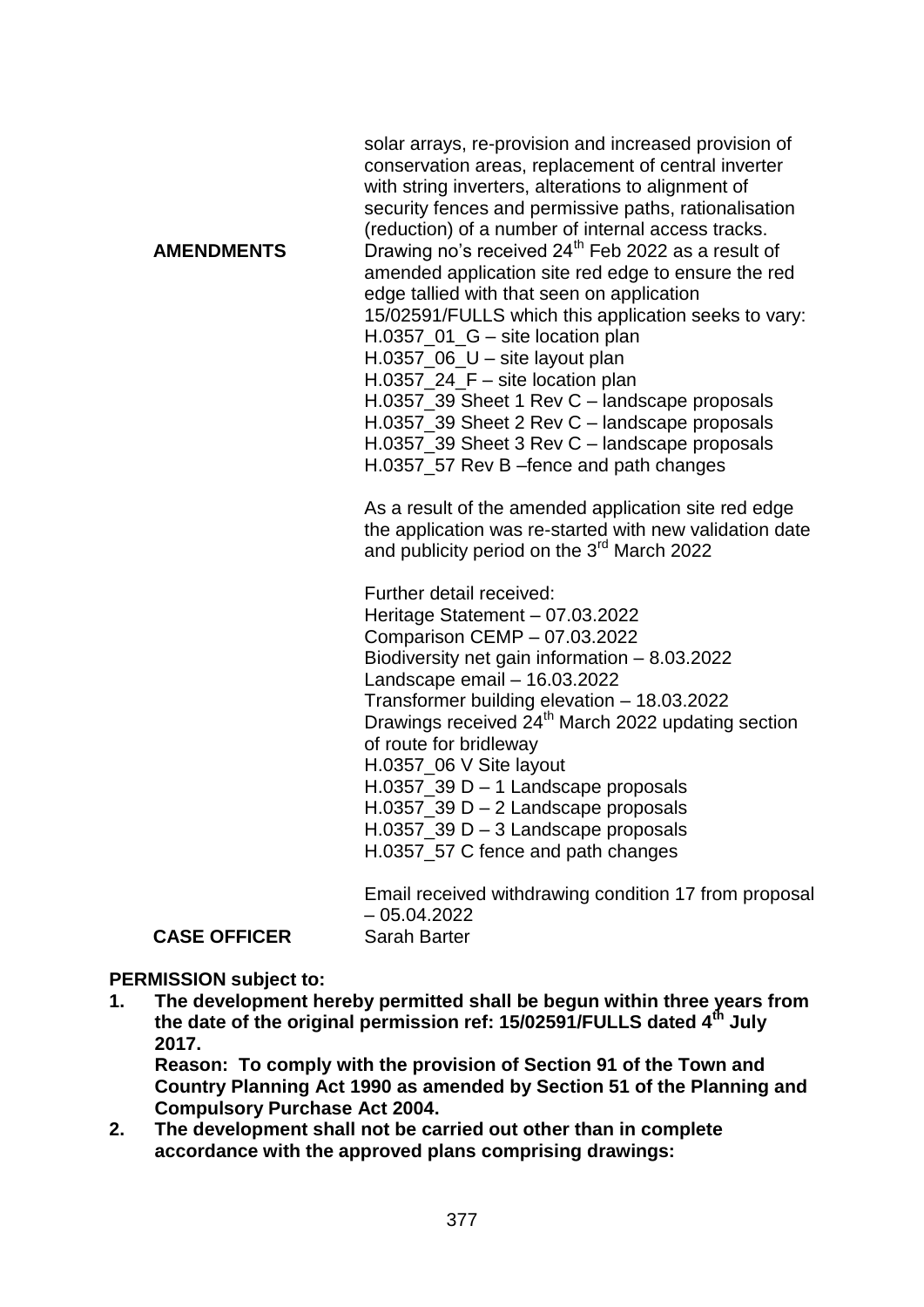**H.0357\_01 G – Site location H.0357\_06 V – Site layout plan H.0357\_24 F – Site location H.0357\_39 D 1 – Detailed Landscape Proposals H.0357\_39 D 2 – Detailed Landscape Proposals H.0357\_39 D 3 – Detailed Landscape Proposals H.0357\_57 C – Revised fence and path changes H.0357\_11 B – Deer Fence drwg 13\_xxx\_05.1\_02 - Detail Framework 6 x4 block drwg 13\_xxx\_05.2\_02 - Detail Framework 12x 4 block drwg h.0357\_28 - CCTV detail drwg H459/4 Rev B - Proposed Construction Access Reason: For the avoidance of doubt and in the interests of proper planning.**

- **3. The planning permission hereby granted is for a period of 25 years from the date that the development, forming the Solar Farm (reference: 15/02591/FULLS) was first implemented on 22nd June 2020. This planning permission will expire on the same date. This date being 22nd June 2045. Reason: In order that the land is returned to its original condition and use following the expiry of the permission in accordance with policies COM2, E1 and E2 of the Test Valley Borough Revised Local Plan (2016).**
- **4. The development hereby permitted shall proceed in accordance with the 'Outline Method Statement for Works Affecting Dormice' (OMSWAD), as set out in Appendix 3 of the submitted 'Woodington Farm Further Ecological Information' (Avian Ecology, July 2016). In the event a European Protected Species license is issued by Natural England, and insofar as there is a conflict between the OMSWAD and the licence, the development hereby permitted shall proceed in accordance with the terms of the licence.**

**Reason: To ensure the favourable conservation status of dormice in accordance with Policy E5 of the Test Valley Borough Revised Local Plan (2016).**

**5. Development shall be carried out in accordance with the 'Construction Environmental Management Plan', Avian Ecology, dated 20th December 2021.**

**Reason: To avoid, mitigate and compensate for impacts to biodiversity, including SINCs, notable habitats and notable and protected species, in accordance with Policy E5 of the Test Valley Borough Revised Local Plan (2016).**

- **6. Development shall proceed in accordance with the Biodiversity Management Plan, Avian Ecology, dated 15th December 2019,as approved under condition 6 of application 15/02591/FULLS on the 8th June 2020. Reason: To conserve and enhance biodiversity in accordance with Policy E5 of the Test Valley Borough Revised Local Plan (2016).**
- **7. Prior to the decommissioning of the site, a detailed decommissioning strategy addressing biodiversity impacts arising from the decommissioning phase, shall be submitted to and approved in writing by the Local Planning Authority. This shall be supported by any necessary updated ecological survey and assessment work and include measures that would ensure that upon decommissioning, there would be**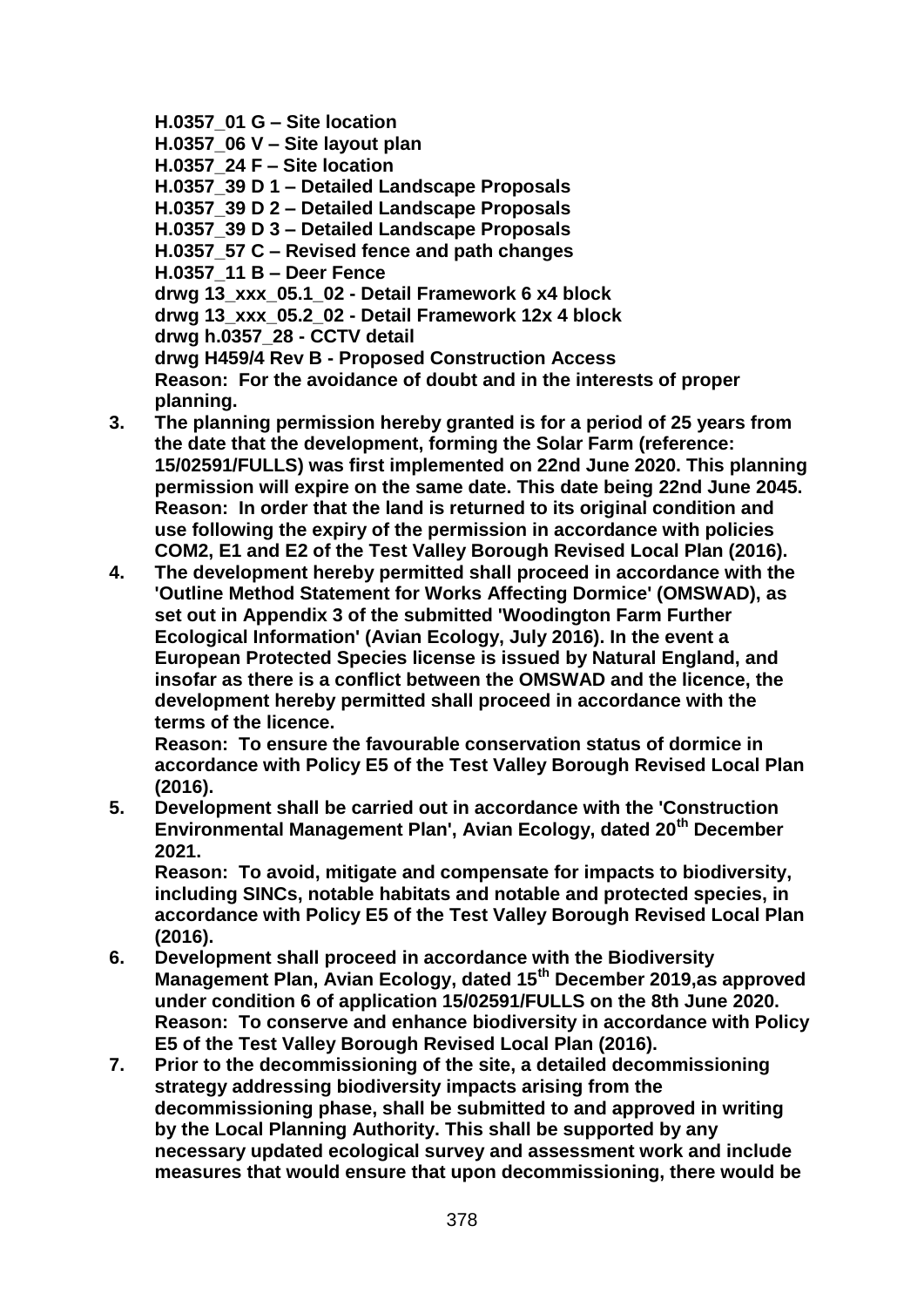**an overall net gain in biodiversity value at the site from the precommencement baseline conditions, as defined by the ecological survey work submitted to support the planning application. Decommissioning works shall proceed in accordance with the approved strategy. Reason: To conserve and enhance biodiversity in accordance with Policy E5 of the Test Valley Borough Local Plan (2016).**

**8. The development hereby approved shall be undertaken in full accordance with the provisions set out in the submitted 'Arboricultural Impact Assessment Report' (Barton Hyett Associates) updated December 2021, including the Tree retention/removal/Protection Plan BHA\_531\_02 - Sheets 1 – 4.**

**Reason: To ensure the enhancement of the development by the retention of existing trees and natural features during the construction phase, in accordance with Policy E2 of the Test Valley Borough Revised Local Plan (2016).**

- **9. Tree protective measures installed in accordance with condition 7 shall be maintained and retained for the full duration of the works or until such time as agreed in writing by the Local Planning Authority's Arboricultural Officer. No activities nor material storage, nor placement of site huts or other equipment whatsoever shall take place within the fencing Reason: To ensure the avoidance of damage to existing trees and natural features during the construction phase in accordance with Policy E2 of the Test Valley Borough Revised Local Plan (2016).**
- **10. All service routes, drain runs, soakaways or excavations in connection with the same shall remain wholly outside the tree protective fencing. Reason: To ensure the avoidance of damage to existing trees and natural features during the construction phase in accordance with Policy E2 of the Test Valley Borough Revised Local Plan (2016).**
- **11. Development shall be carried out in accordance with the Written Scheme of Investigation: Trial Trench Evaluation, Pegasus Group, November 2019 approved under condition 11 of application 15/02591/FULLS on the 21st November 2019.**

**Reason: The site is potentially of archaeological significance in accordance with Test Valley Borough Revised Local Plan (2016) Policy E9.**

- **12. Development shall proceed in accordance with the Construction Management Plan, Ethical Power, December 2019 and plan H.459/07 approved under condition 12 of application 15/02591/FULLS on the 11th June 2020, unless otherwise agreed with the local planning authority**. **Reason: In the interests of highway safety, in accordance with Policy T1 and E8 of the Test Valley Borough Revised Local Plan (2016).**
- **13. Development shall be carried out in accordance with drawing numbers H.0357\_39 D 1, H.0357\_39 D 2 and H.0357\_39 D 3 showing the detailed landscape proposals.**

**Reason: To improve the appearance of the site and enhance the character of the development in the interest of visual amenity and contribute to the character of the local area in accordance with Policy E2 of the Test Valley Borough Revised Local Plan (2016).**

**14. Development shall be carried out in accordance with the Landscape Maintenance plan dated December 2021.**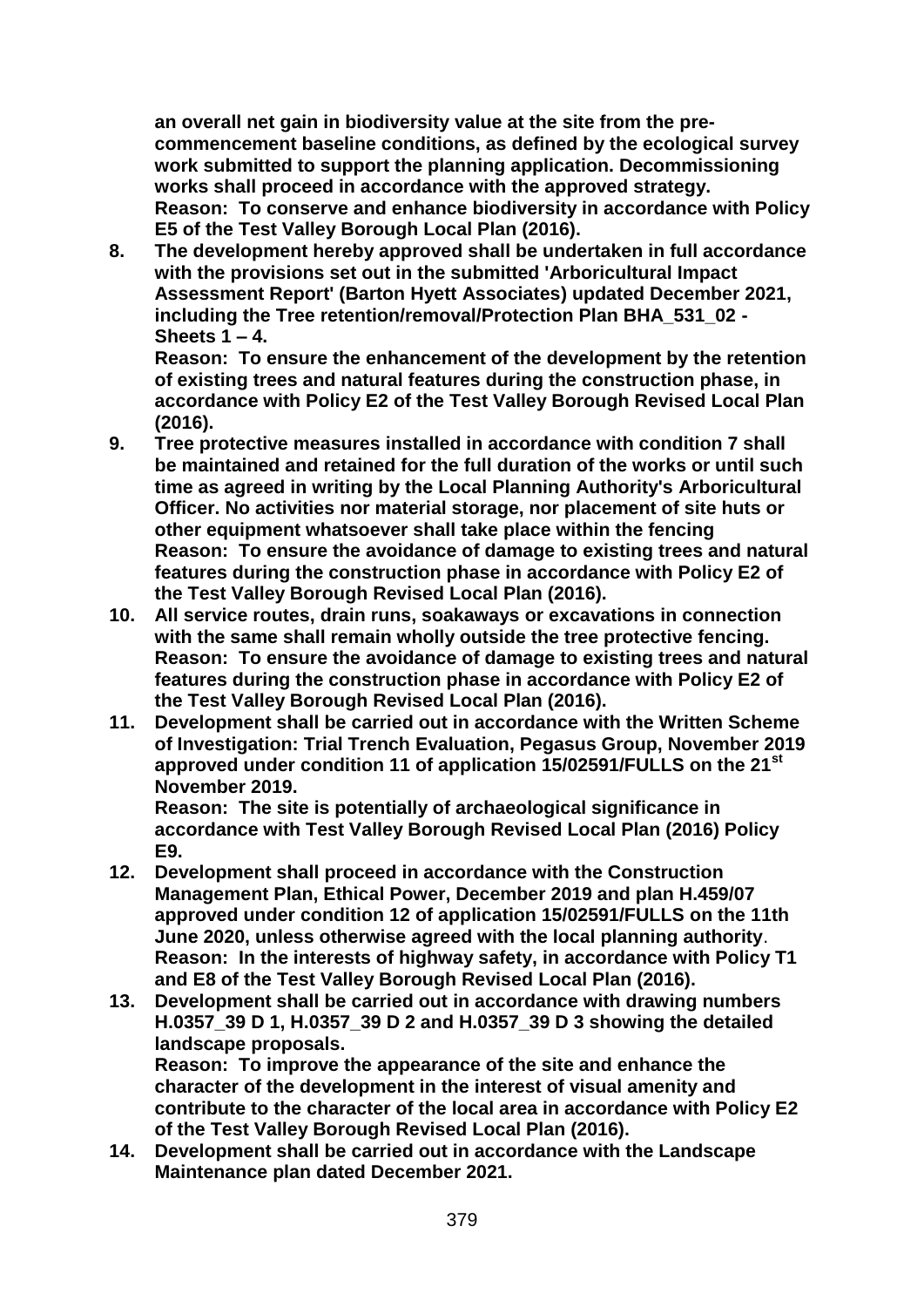**Reason: To ensure that the works undertaken maintain the appearance of the site and enhance the character of the development in the interest of visual amenity and contribute to the character of the local area in accordance with Policy E2 of the Test Valley Borough Revised Local Plan (2016).**

- **15. The development shall not be operated otherwise than in compliance with the noise limits as specified in the LF Acoustics report (Noise Assessment 3rd Addendum Report, December 2021). Reason: To safeguard the amenity of nearby residential properties, in accordance with Policy E8 of the Test Valley Borough Revised Local Plan (2016).**
- **16. Prior to the commencement of the development hereby permitted, full details of the proposed bridleway network shall be submitted to and approved in writing by the Local Planning Authority. These details shall include the proposed routes, means of access/egress to the bridleways, construction and surfacing details, ongoing management and maintenance as well as details of the timetable for the provision of the bridleway network on site. Implementation shall be in accordance with the approved details and shall be maintained for the duration of the lifetime of the solar farm.**

**Reason: To ensure satisfactory provision, maintenance and retention, in accordance with Policy T1 of the Test Valley Borough Revised Local Plan (2016).**

- **17. There shall be no external lighting erected on the site during the construction or operational phase of the development. Reason: In the interests of the countryside location and to avoid impacts to ecological interests on the site in accordance with Policy E5 of the Test Valley Borough Revised Local Plan (2016).**
- **18. Prior to the commencement of any drainage works hereby permitted, full details of the proposed surface water drainage strategy shall be submitted to and approved in writing by the Local Planning Authority. Implementation shall be in accordance with the approved details. Reason: To ensure satisfactory drainage provision on site, in accordance with Policy COM15 of the Test Valley Borough Revised Local Plan (2016).**
- **19. Within 3 months of the date of decision a method statement detailing how trees shown on the approved plans to be retained are to be protected has been submitted to and approved in writing by the Local Planning Authority. Such a scheme shall include a plan showing the location for the CCTV cameras with any recommended pruning requirements, location and specification of any protective fencing, ground protection or other precautionary measures as informed by British Standard 5837:2012. Such protection measures shall be installed prior to any other site operations and at least 2 working days' notice shall be given to the Local Planning Authority.**

**Tree protection installed in discharge of this condition shall be retained and maintained for the full duration of works or until such time as agreed in writing with the Local Planning Authority. No development (including site clearance and any other preparatory works) shall take place this detail has been approved by the Local Planning Authority. No activities**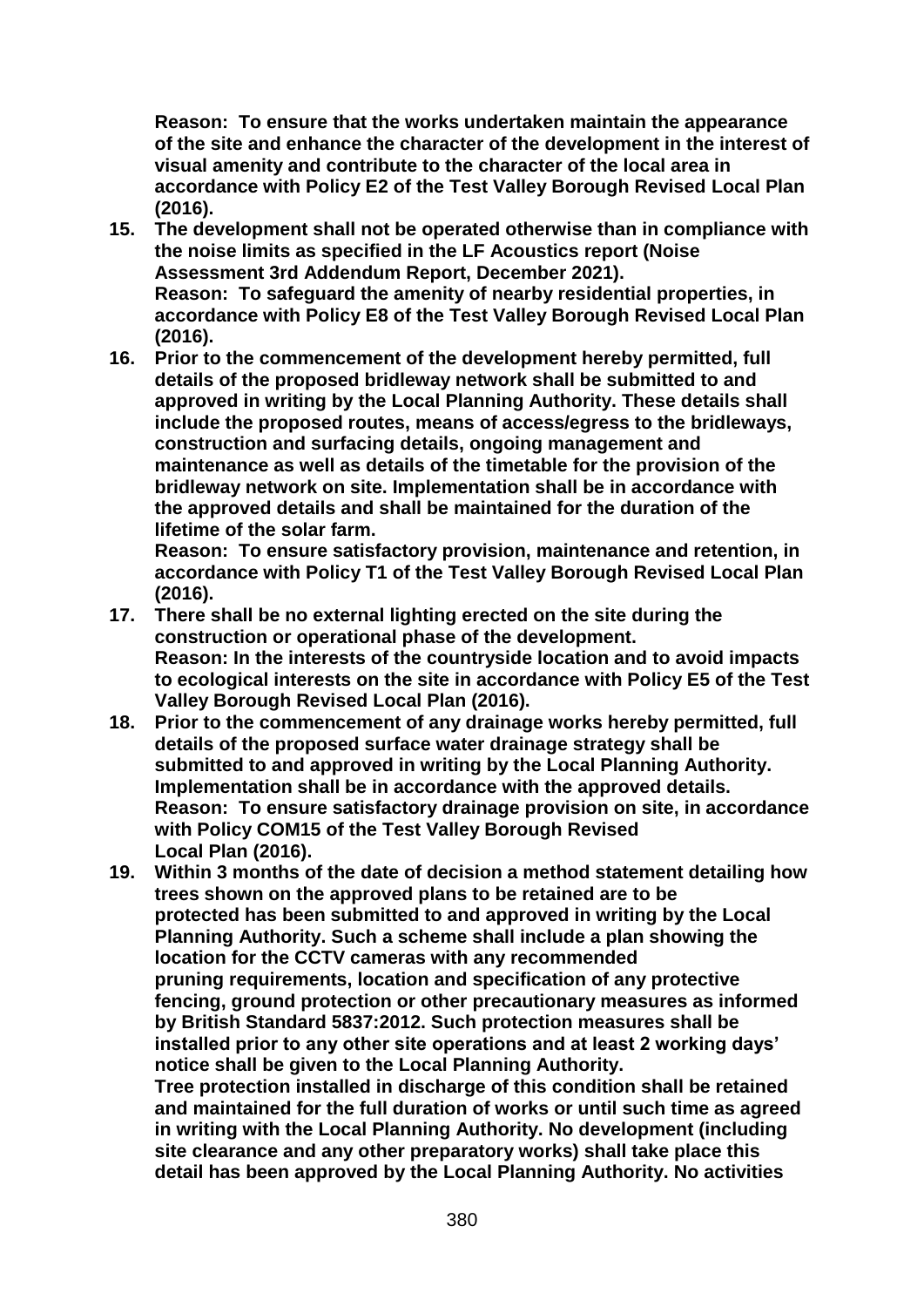**whatsoever shall take place within the protected areas without the prior written agreement of the Local Planning Authority.**

**Reason: To ensure the enhancement of the development by the retention of existing trees and natural features during the construction phase in accordance with Test Valley Borough Revised Local Plan policy E2.**

**20. Prior to the installation of the transformer structure hereby permitted, full details of the transformer including proposed siting, elevations, materials and finished colour shall be submitted to and approved in writing by the Local Planning Authority. Implementation shall be in accordance with the approved details.** 

**Reason: To safeguard the visual amenities of the area in accordance with Policy E2 of the Test Valley Borough Revised Local Plan (2016).**

**Notes to applicant:**

- **1. In reaching this decision Test Valley Borough Council (TVBC) has had regard to the National Planning Policy Framework and takes a positive and proactive approach to development proposals focused on solutions. TVBC work with applicants and their agents in a positive and proactive manner offering a pre-application advice service and updating applicants/agents of issues that may arise in dealing with the application and where possible suggesting solutions.**
- **2. Attention is drawn to Esso Petroleum Co Ltd apparatus situated near the proposed works and the 'Special Requirements for Safe Working' booklet and the covenants contained in the Deed of Grant.**

#### 582 **21/01505/FULLS**

| <b>APPLICATION NO.</b>  | 21/01505/FULLS                                   |
|-------------------------|--------------------------------------------------|
| <b>APPLICATION TYPE</b> | <b>FULL APPLICATION - SOUTH</b>                  |
| <b>REGISTERED</b>       | 26.05.2021                                       |
| <b>APPLICANT</b>        | Mr P Turner                                      |
| <b>SITE</b>             | Smallberry Hill, Haccups Lane, Michelmersh, SO51 |
|                         | ONP, MICHELMERSH AND TIMSBURY                    |
| <b>PROPOSAL</b>         | Construction of 3 dwellings                      |
| <b>AMENDMENTS</b>       | Nitrate report and calculator - 16.08.2021       |
|                         | Revised plans - 19.08.2021                       |
| <b>CASE OFFICER</b>     | <b>Sarah Barter</b>                              |

**Delegated to the Head of Planning and Building to:**

- **Secure the receipt of satisfactory nitrate neutrality calculation from the applicant**
- **Secure the receipt of a satisfactory response from Natural England in respect of the revised nitrate neutrality information**
- **Complete a legal agreement to secure any off site mitigation if found to be required as a result of the revised calculations**

**then PERMISSION subject to:**

**1. The development hereby permitted shall be begun within three years from the date of this permission.**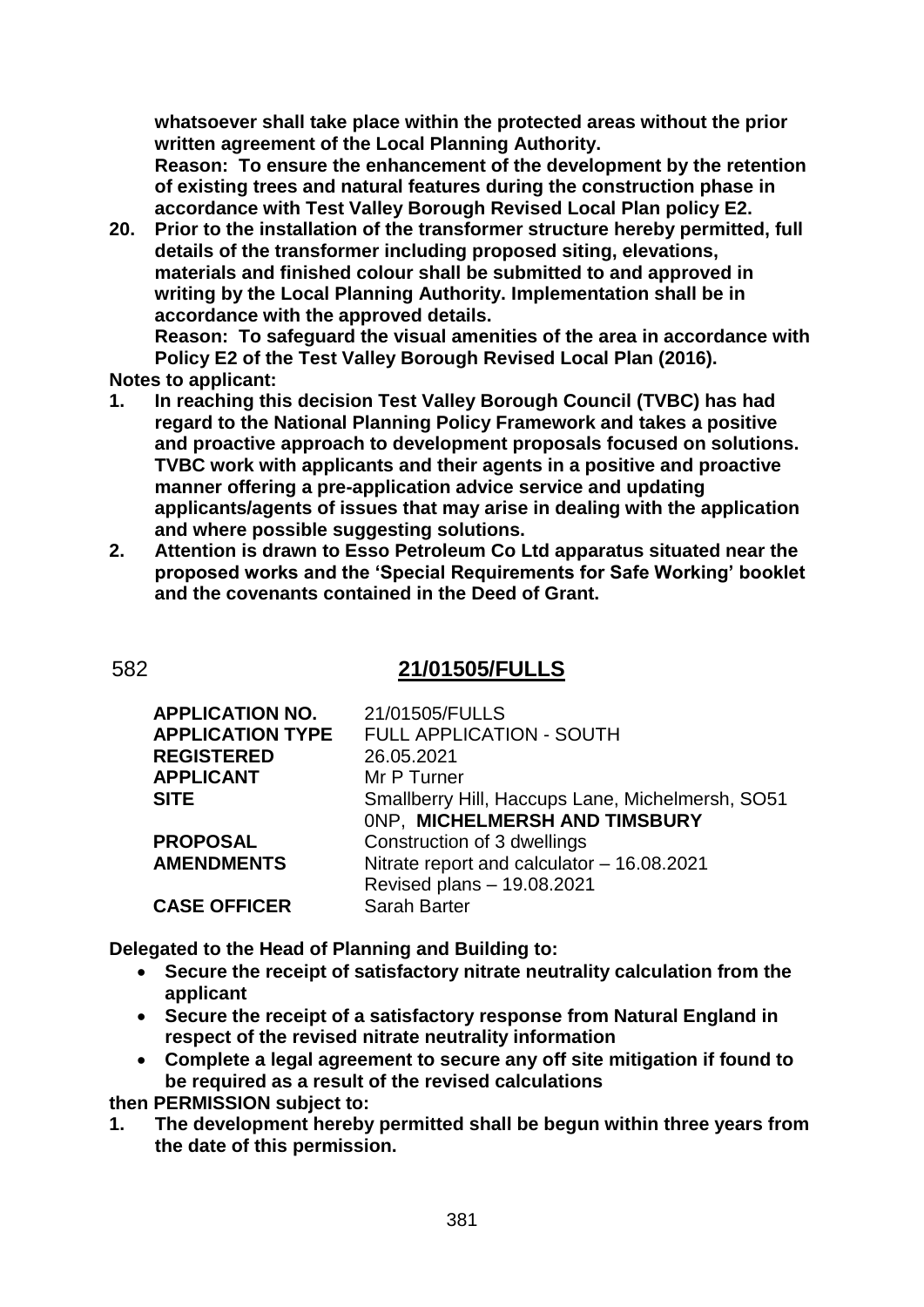**Reason: To comply with the provision of Section 91 of the Town and Country Planning Act 1990 as amended by Section 51 of the Planning and Compulsory Purchase Act 2004.**

**2. The development hereby permitted shall not be carried out except in complete accordance with the details shown on the submitted plans, numbers**

**7882 F 100 M 7882 D 102 C 7882 D 300 J 7882 D 303 F 7882 D 304 F 7882 D 101 C 7882 D 201 E 7882 D 200 G 7882 D 202 A 7882 D 203 C 7882 D 301 F 7882 D 302 B 7882 D 403 D 7882 D 400 F 7882 E 01 7882 E02 7882 D 401 E 7882 D 402 7882 L01**

**Reason: For the avoidance of doubt and in the interests of proper planning.**

**3. No development shall take place above DPC level of the development hereby permitted until samples and details of the materials to be used in the construction of all external surfaces hereby permitted have been submitted to and approved in writing by the Local Planning Authority. Development shall be carried out in accordance with the approved details.**

**Reason: To ensure the development has a satisfactory external appearance in the interest of visual amenities in accordance with Test Valley Borough Revised Local Plan (2016) Policy E1.**

**4. No development shall take place above DPC level of the development hereby permitted until full details of hard and soft landscape works have been submitted and approved. Details shall include-where appropriate: proposed finished levels or contours; means of enclosure; car parking layouts; hard surfacing materials. Soft landscape works shall include: planting plans; written specifications (including cultivation and other operations associated with plant and grass establishment); schedules of plants, noting species, plant sizes and proposed numbers/densities. The landscape works shall be carried out in accordance with the implementation programme and in accordance with the management plan.**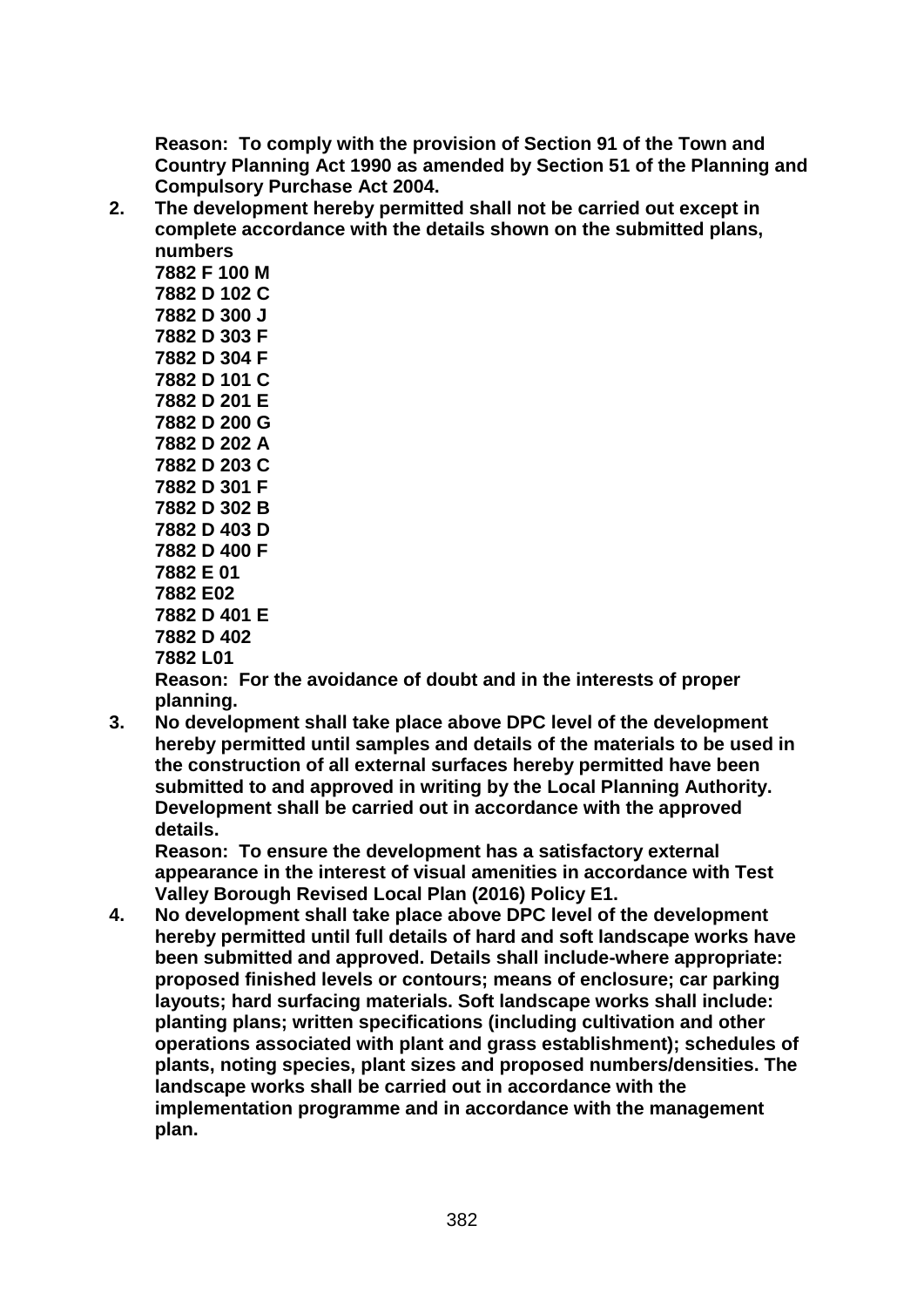**Reason: To improve the appearance of the site and enhance the character of the development in the interest of visual amenity and contribute to the character of the local area in accordance with Test Valley Borough Revised Local Plan (2016) Policy E1 and E2. TIE IN ECOLOGY** 

**5. No development shall take place above DPC level of the development hereby permitted until a schedule of landscape implementation and maintenance for a minimum period of 5 years has been submitted to and approved in writing by the Local Planning Authority. The schedule shall include details of the arrangements for the phasing of the implementation and ongoing maintenance during that period in accordance with appropriate British Standards or other recognised codes of practise. Development shall be carried out in accordance with the approved schedule.**

**Reason: To ensure the provision, establishment and maintenance to a suitable standard of the approved landscape designs to create and maintain the appearance of the site and enhance the character of the development in the interest of visual amenity and to contribute to the character of the local area in accordance with Test Valley Borough Revised Local Plan (2016) Policy E1 and E2.**

**6. Prior to commencement of any works to provide the retaining/gabion walls full details including engineering details, section drawings, a method statement for the building and implementation of the walls and any planting within the walls shall be submitted to approved by the Local Planning Authority. Development shall be carried out in accordance with the approved plans.** 

**Reason: To improve the appearance of the site and enhance the character of the development in the interest of visual amenity and contribute to the character of the local area in accordance with Test Valley Borough Revised Local Plan (2016) Policy E1 and E2.**

**7. Before the development hereby permitted is commenced details, including plans and cross sections, shall be submitted to and approved by the Local Planning Authority of the existing and proposed ground levels of the development and the boundaries of the site and the height of the ground floor slab and damp proof course in relation thereto. Development shall be undertaken in accordance with the approved details.**

**Reason: To ensure satisfactory relationship between the new development and the adjacent buildings, amenity areas and trees in accordance with Test Valley Borough Revised Local Plan (2016) Policy E1**

- **8. The development hereby approved shall be undertaken in full accordance with the provisions set out within the AJ Monk Consulting Tree Protection plan and method statement April 2021. Reason: To ensure the enhancement of the development by the retention of existing trees and natural features during the construction phase in accordance with Test Valley Borough Revised Local Plan policy E2.**
- **9. Tree protective measures installed (in accordance with the tree protection condition) shall be maintained and retained for the full duration of works or until such time as agreed in writing with the Local Planning Authority.**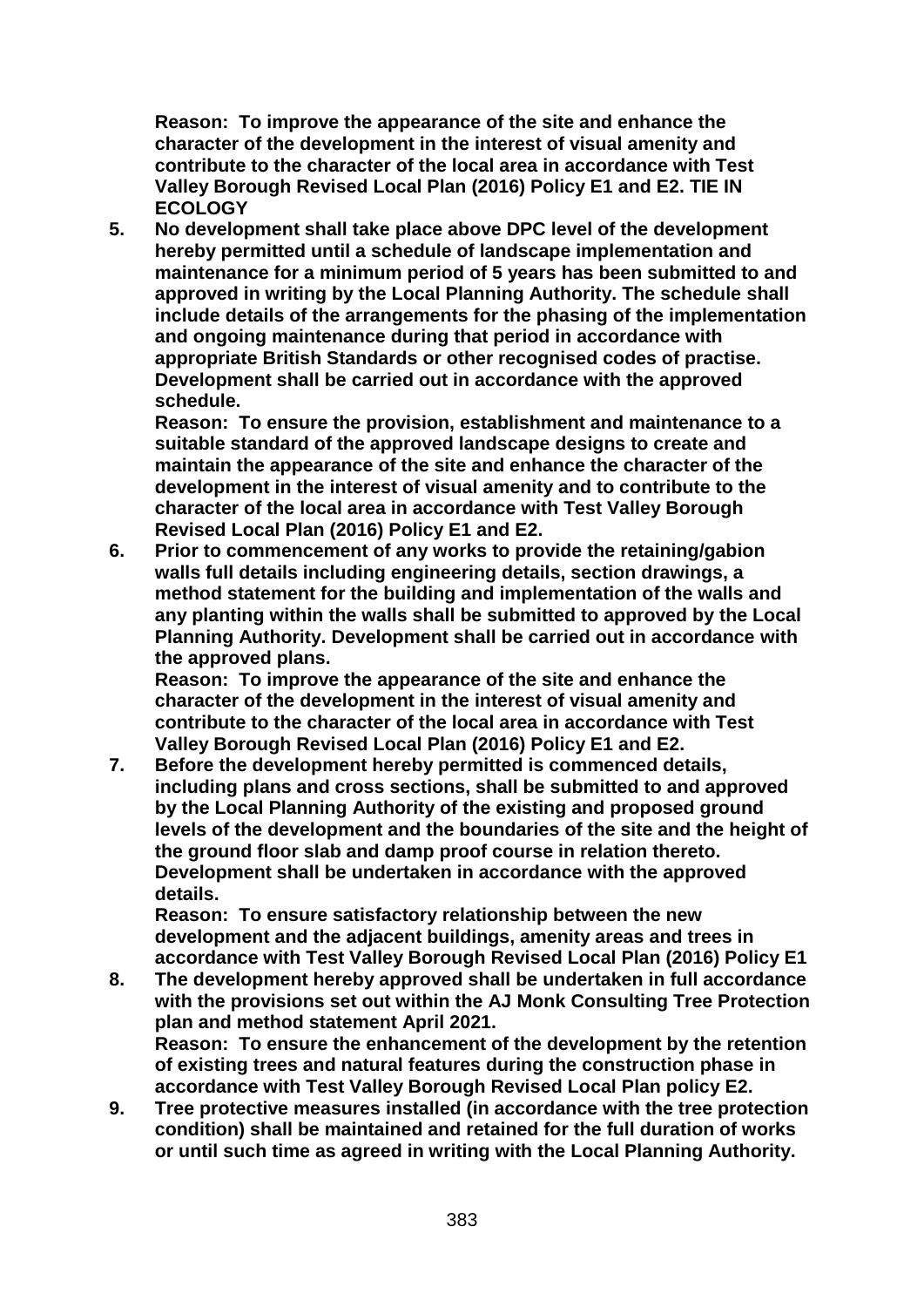**No activities, nor material storage, nor placement of site huts or other equipment what-so-ever shall take place within the barrier. Reason: To ensure the avoidance of damage to existing trees and natural features during the construction phase in accordance with Test Valley Borough Revised Local Plan policy E2.**

**10. All service routes, drain runs, soakaways or excavations in connection with the development hereby permitted shall remain wholly outside the tree protective barrier.**

**Reason: To ensure the avoidance of damage to existing trees and natural features during the construction phase in accordance with Test Valley Borough Revised Local Plan policy E2.**

- **11. No development shall take place, (including any works of demolition), until a Construction Method Statement has been submitted to, and approved in writing by, the LPA. The approved statement shall include scaled drawings illustrating the provision for -**
	- **1) The parking of site operatives and visitors' vehicles.**
	- **2) Loading and unloading of plant and materials.**
	- **3) Management of construction traffic and access routes.**
	- **4) Storage of plant and materials used in constructing the development.**
	- **5) Full swept path vehicle tracking**
	- **6) Wheel cleaning and chassis of HGVs and delivery vehicles leaving the site**
	- **7) Means of keeping the site access road and adjacent public highway clear of mud and debris during site demolition, excavation, preparation and construction.**

**Development shall be carried out in accordance with the approved detail. Reason: In the interests of highway safety in accordance with Test Valley Borough Revised Local Plan (2016) Policy T1**

**12. The development shall not be occupied until space has been laid out and provided for the parking and manoeuvring of vehicles to enable them to enter and leave the site in a forward gear in accordance with the approved plan and this space shall thereafter be reserved for such purposes at all times.**

**Reason: In the interests of highway safety in accordance with Test Valley Borough Revised Local Plan (2016) Policy T1**

**13. Details of any external lighting shall be submitted to and approved in writing by the local planning authority prior to the occupation of any dwelling. Development shall be carried out and maintained in accordance with the approved details and no additional external lighting shall be provided thereafter.**

**Reason: To safeguard the amenities of the area in accordance with Test Valley Borough Revised Local Plan (2016) Policy E5 and LHW4**

**14. No development shall take place (other than any approved demolition and site clearance works) until an assessment of the nature and extent of any contamination and a scheme for remediating the contamination has been submitted to and approved in writing by the Local Planning Authority. The assessment must be undertaken by a competent person, and shall assess the presence of any contamination on the site, whether or not it originates on the site. The assessment shall comprise at least a desk study and qualitative risk assessment and, where appropriate, the**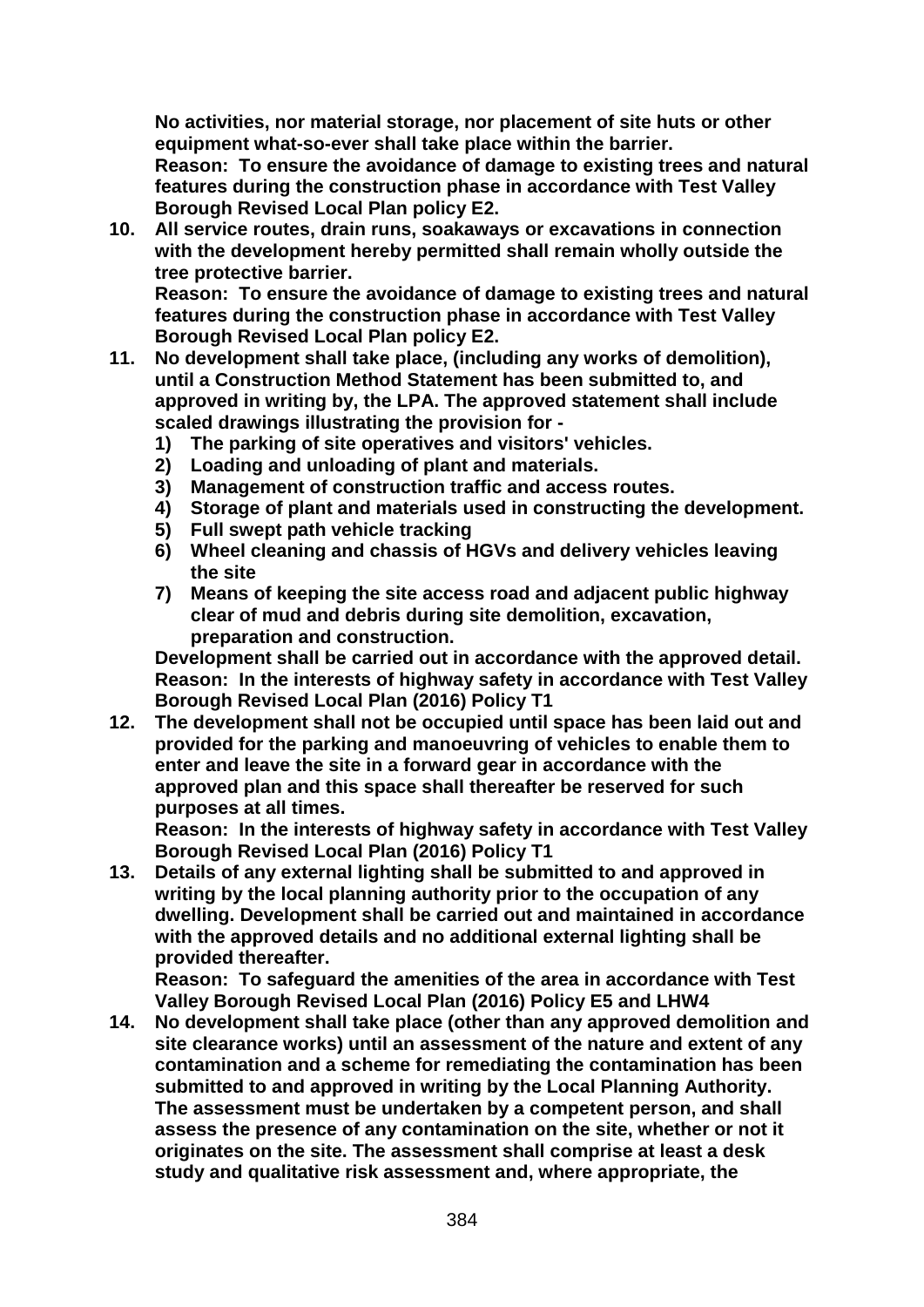**assessment shall be extended following further site investigation work. In the event that contamination is found, or is considered likely, the scheme shall contain remediation proposals designed to bring the site to a condition suitable for the intended use. Such remediation proposals shall include clear remediation objectives and criteria, an appraisal of the remediation options, and the arrangements for the supervision of remediation works by a competent person. The site shall not be brought in to use until a verification report, for the purpose of certifying adherence to the approved remediation scheme, has been submitted to and approved in writing by the Local Planning Authority. Reason: To ensure a safe living/working environment in accordance with Test Valley Borough Local Plan 2006 policy HAZ04.**

**15. At least the first 4.5 metres of both access tracks measured from the nearside edge of carriageway of the adjacent highway shall be surfaced in a non-migratory material prior to the use of the access commencing and retained as such at all times.**

**Reason: In the interest of highway safety in accordance with Test Valley Borough Revised Local Plan (2016) Policy T1**

- **16. The land to the south east of plots 1 and 3 shall be used for the access into plot 3 and biodiversity and orchard areas only as shown on drawing 7882 D 100 Rev M and shall not be used for any residential, business, commercial or industrial purposes whatsoever. Reason: In the interests of the amenity of the area in accordance with Test Valley Revised Borough Local Plan 2016 policy COM2.**
- **17. Prior to commencement of any works to provide the landscaping mound full details including engineering details, section drawings, a method statement for the building and implementation of the mound and any planting shall be submitted to and approved by the Local Planning Authority. Development shall be carried out in accordance with the approved plans.**

**Reason: To improve the appearance of the site and enhance the character of the development in the interest of visual amenity and contribute to the character of the local area in accordance with Test Valley Borough Revised Local Plan (2016) Policy E1 and E2.**

**18. Development shall be undertaken in accordance with the mitigation, compensation and enhancement measures sets out in the Eco support document dated 3rd November 2021 unless varied by a European Protected Species (EPS) license issued by Natural England. Thereafter, the enhancements shall be permanently maintained and retained in accordance with the approved details.** 

**Reason: To ensure the favourable conservation status of protected species in accordance with Policy E5 of the Test Valley Revised Local Plan DPD.**

**19. Notwithstanding the information secured in the Eco support document dated 3rd November 2021, if during the course of the works Great Crested Newts should be found mitigation measures including the proposed timing of works, location of exclusion fencing, replacement terrestrial habitat proposed, proposed planting schemes, construction of the pond and the location of the translocation areas for reptiles and amphibians identified within the proposed application shall be submitted to and**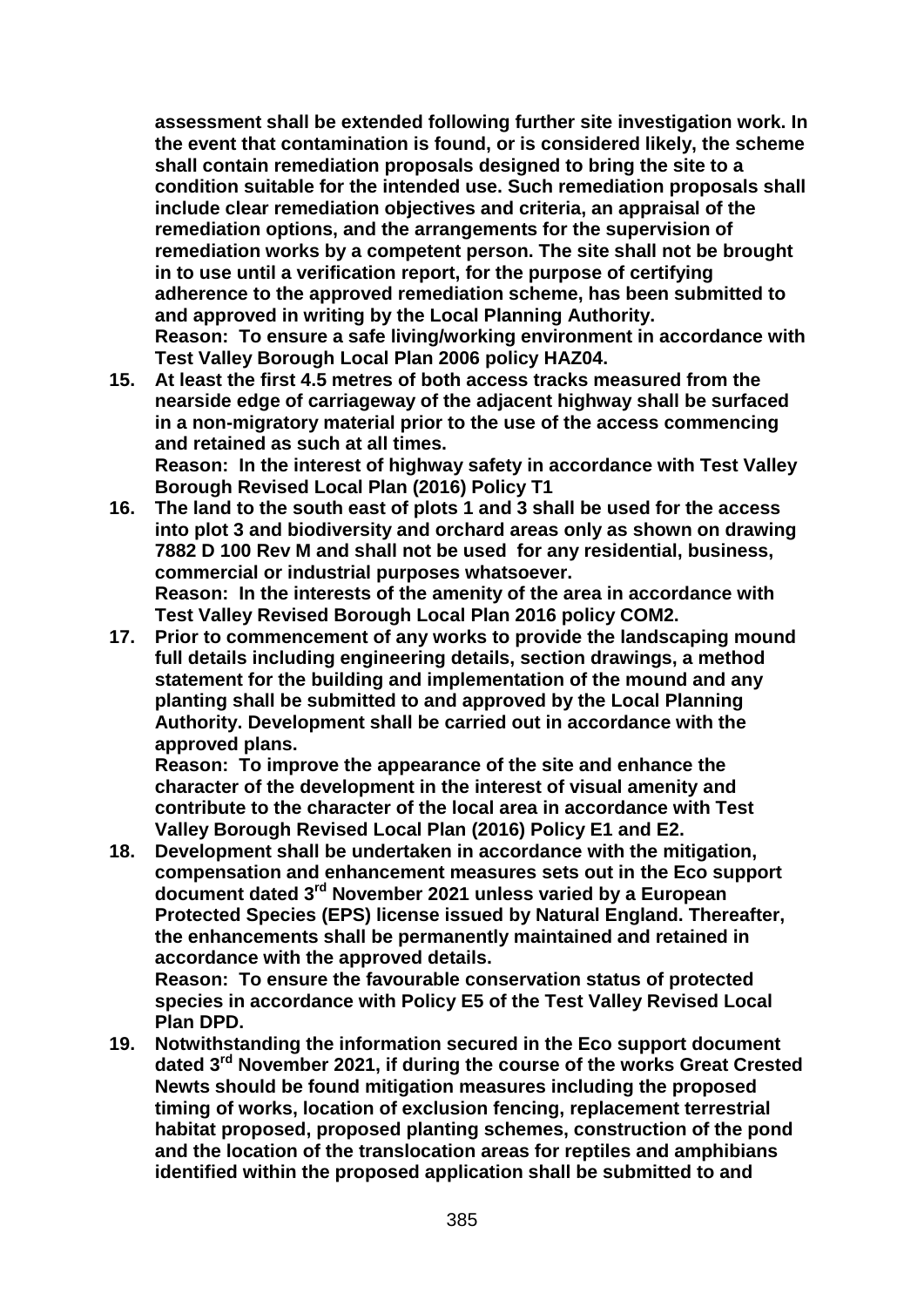**approved by the Local Planning Authority unless varied by a European Protected Species (EPS) license issued by Natural England. The measures shall be provided within a strategy for the site together with an annotated site plan. Development shall be undertaken in accordance with the approved details.** 

**Reason: To ensure the favourable conservation status of protected species in accordance with Policy E5 of the Test Valley Revised Local Plan DPD .**

**20. Notwithstanding the provisions of the Town and Country Planning (General Permitted Development) Order 2015 (or any order amending, revoking or re-enacting that Order), no building, structure, walls or fences of any kind shall be erected without the prior written consent of the Local Planning Authority.**

**Reason: In order that the Local Planning Authority can exercise control in the locality in the interest of the local amenities in accordance with Test Valley Borough Revised Local Plan (2016) Policies E1 and E2.**

**Notes to applicant:**

- **1. The development hereby permitted shall be carried out and completed strictly in accordance with the submitted plans, specifications and written particulars for which permission is hereby granted or which are subsequently submitted to, and approved in writing by, the Local Planning Authority and in compliance with any conditions imposed by the Local Planning Authority.**
- **2. In reaching this decision Test Valley Borough Council (TVBC) has had regard to the National Planning Policy Framework and takes a positive and proactive approach to development proposals focused on solutions. TVBC work with applicants and their agents in a positive and proactive manner offering a pre-application advice service and updating applicants/agents of issues that may arise in dealing with the application and where possible suggesting solutions.**

#### 583 **21/03330/FULLS**

| <b>APPLICATION NO.</b>  | 21/03330/FULLS                                                                                                                                                                               |
|-------------------------|----------------------------------------------------------------------------------------------------------------------------------------------------------------------------------------------|
| <b>APPLICATION TYPE</b> | <b>FULL APPLICATION - SOUTH</b>                                                                                                                                                              |
| <b>REGISTERED</b>       | 15.11.2021                                                                                                                                                                                   |
| <b>APPLICANT</b>        | Mr and Mrs Phillip and Joanna Moxey                                                                                                                                                          |
| <b>SITE</b>             | Butlers Barn, Mount Lane, Lockerley, SO51 0JS,                                                                                                                                               |
|                         | <b>LOCKERLEY</b>                                                                                                                                                                             |
| <b>PROPOSAL</b>         | Demolition of the existing agricultural building and<br>associated structures, erect 1 x detached dwelling<br>house with associated garage, parking, access and<br>hard and soft landscaping |
| <b>AMENDMENTS</b>       | Received on 15.03.2022:<br>Additional visibility splay diagram                                                                                                                               |
|                         | <b>Additional traffic survey</b>                                                                                                                                                             |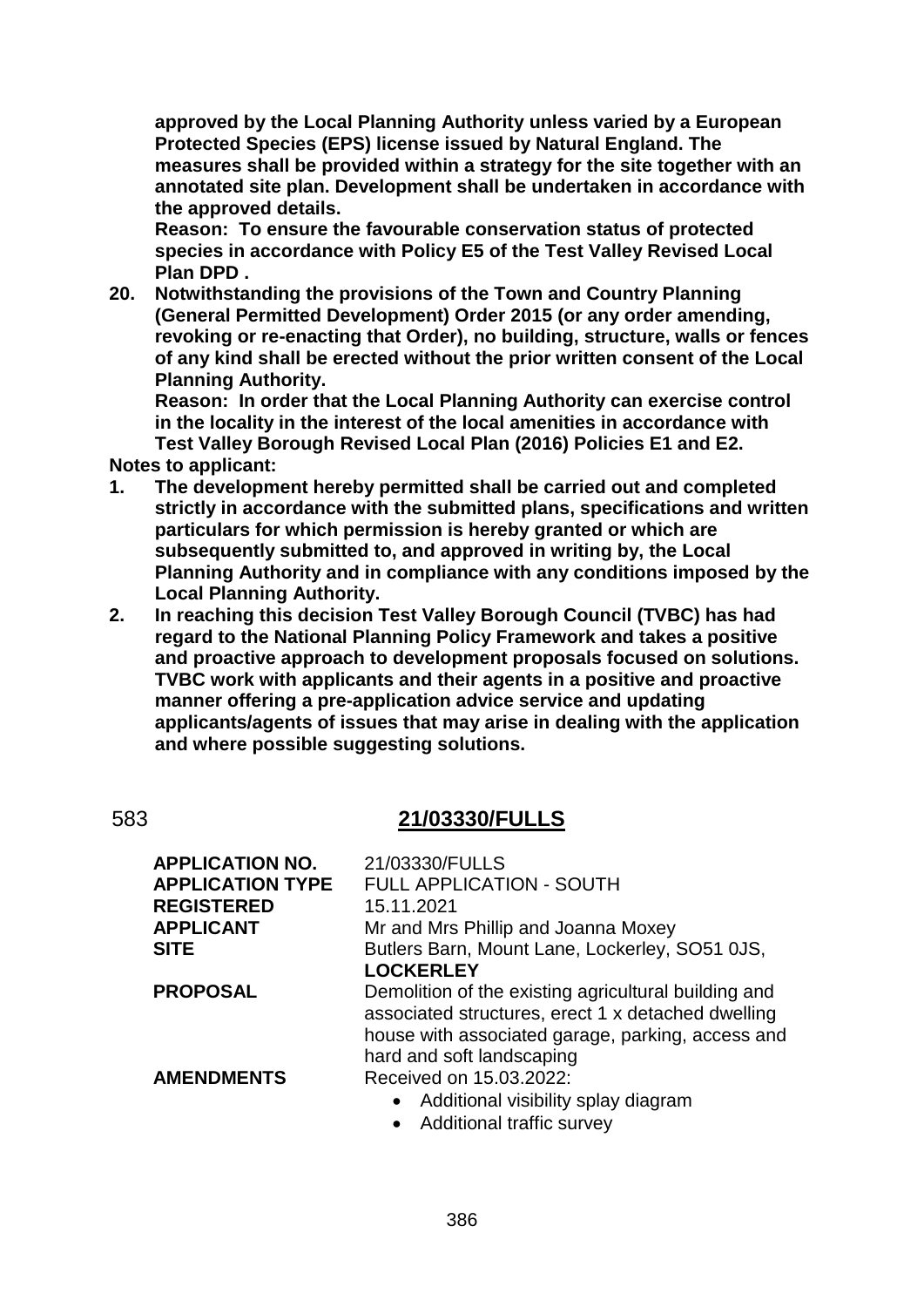Received on 07.02.2022:

Amended Proposed Floor Plan and Elevations

• Amended Landscape masterplan

Received on 05.01.2022:

**CASE OFFICER** Mr Graham Melton

• Agent rebuttal to third party representations

**Delegated to the Head of Planning and Building to secure:**

- **Confirmation from Natural England that the proposed mitigation measures are sufficient.**
- **Completion of a legal agreement securing the installation and ongoing maintenance of the package treatment plant; removal of nitrate mitigation land from agricultural production; and future management of the nitrate mitigation land.**

**Then PERMISSION subject to:**

- **1. The development hereby permitted shall be begun within three years from the date of this permission. Reason: To comply with the provision of Section 91 of the Town and Country Planning Act 1990 as amended by Section 51 of the Planning and Compulsory Purchase Act 2004.**
- **2. The development hereby permitted shall not be carried out except in complete accordance with the details shown on the submitted plans: Site Location and Block Plan (001 P1) Proposed Site Plan (020 P1) Proposed Floor Plans (025 P2) Proposed Elevations (030 P1) Landscape Masterplan (998-MP-03) Landscape Plan (998-MP-01 Rev A) Visibility Splay (41106 - 035\_A) Reason: For the avoidance of doubt and in the interests of proper planning.**
- **3. The development hereby permitted shall be designed and built to meet Regulation 36 2 (b) requirement of 110 litres/person/day water efficiency set out in part G2 of Building Regulations 2015. Reason: In the interests of improving water usage efficiency in accordance with Policy E7 of the Test Valley Borough Revised Local Plan (2016).**
- **4. The development hereby permitted shall proceed in accordance with the measures set out in Section 5.0 of the Butler's Barn, Mount Lane, Lockerley, Ecological Impact Assessment (ECOSA, March 2019) and in the Evaluation and recommendation section of Kingfisher Ecology (July, 2021), unless varied by a European Protected Species (EPS) license issued by Natural England. Thereafter, the replacement bat roost features and enhancements shall be permanently maintained and retained in accordance with the approved details.**

**Reason: To ensure the favourable conservation status of bats and other protected species in accordance with Policy E5 of the Test Valley Revised Local Plan (2016).**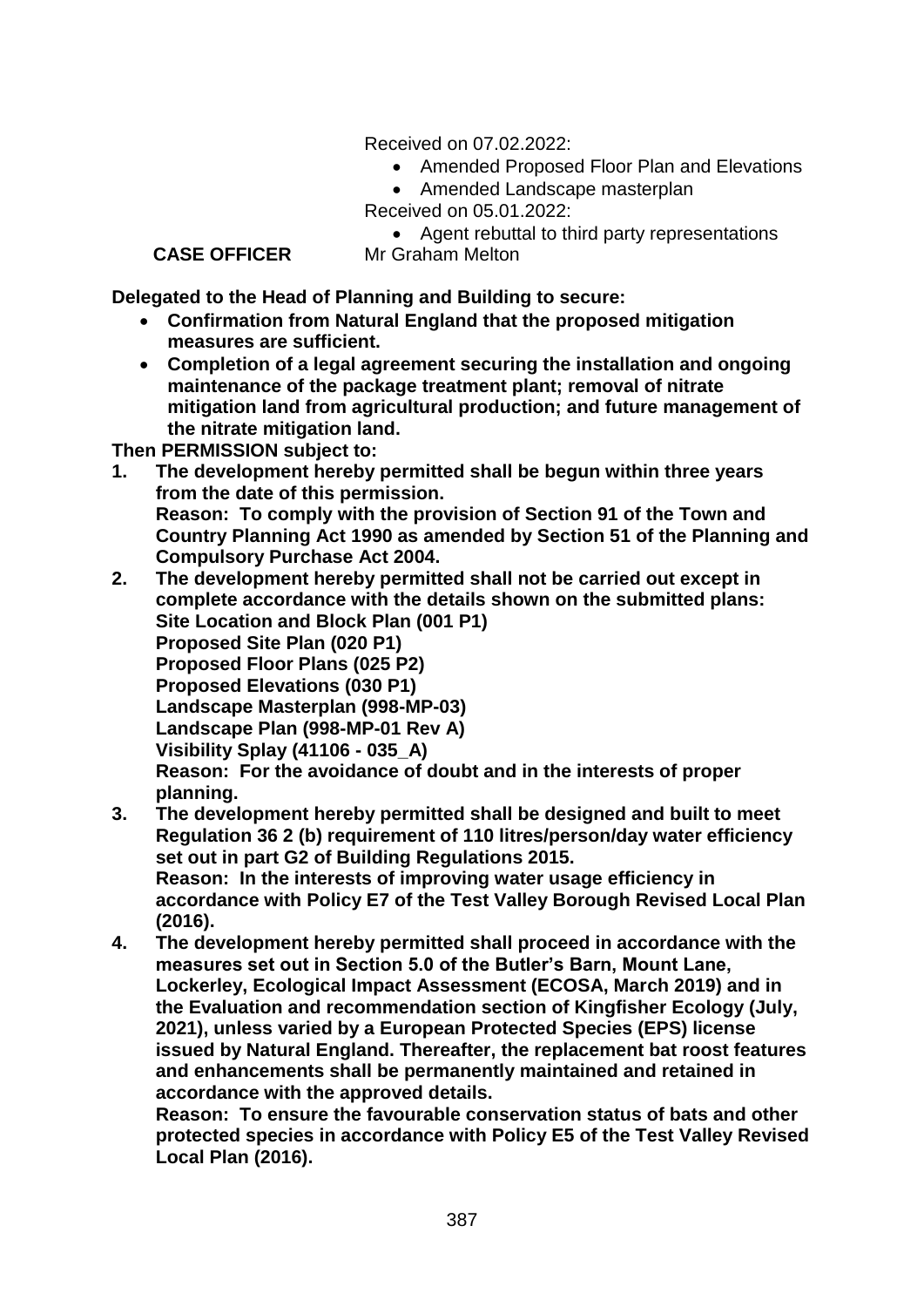**5. The development hereby permitted shall not be occupied until the access has been constructed with the visibility splays of 2.4m by 34.5m to the north and 2.4m by 41.8m to the south, in accordance with the approved Visibility Splay drawing reference (41106 - 035\_A). Within these visibility splays notwithstanding the provisions of the Town & Country Planning (General Permitted Development) Order 2015 (or any Order revoking and re-enacting that Order) no obstacles, including walls, fences and vegetation, shall exceed the height of 1 metre above the level of the existing carriageway at any time.**

**Reason: In the interest of highway safety in accordance with Policy T1 of the Test Valley Borough Revised Local Plan (2016).**

**6. No development shall take place above DPC level of the development hereby permitted until samples and details of the materials to be used in the construction of all external surfaces hereby permitted have been submitted to and approved in writing by the Local Planning Authority. Development shall be carried out in accordance with the approved details.**

**Reason: To ensure the development would integrate, respect and complement the character of the area in accordance with Policy E1 of the Test Valley Borough Revised Local Plan (2016).**

- **7. No development shall take place above DPC level of the development hereby permitted until full details of hard and soft landscape works have been submitted and approved. Details shall include:** 
	- **i) hard surfacing materials;**
	- **ii) planting plans;**
	- **iii) written specifications (including cultivation and other operations associated with plant and grass establishment);**
	- **iv) schedules of plants, noting species, plant sizes and proposed numbers/densities;**
	- **v) programme of implementation**

**The landscape works shall be carried out in accordance with the approved details and the implementation programme.**

**Reason: To enable the development to respect, complement and positively integrate into the character of the area in accordance with Policies E1 and E2 of the Test Valley Borough Revised Local Plan (2016).**

**8. No development shall take place above DPC level of the development hereby permitted until a schedule of landscape management and maintenance for a minimum period of 5 years has been submitted to and approved in writing by the Local Planning Authority. The landscape management plan shall include long term design objectives, management responsibilities and maintenance schedules for all landscape areas. The landscaping shall be maintained in accordance with the approved schedule. Any trees or planting that are removed, die or become, in the opinion of the Local Planning Authority, seriously damaged or defective within this period, shall be replaced before the end of the current or first available planting season following the failure, removal or damage of the planting.**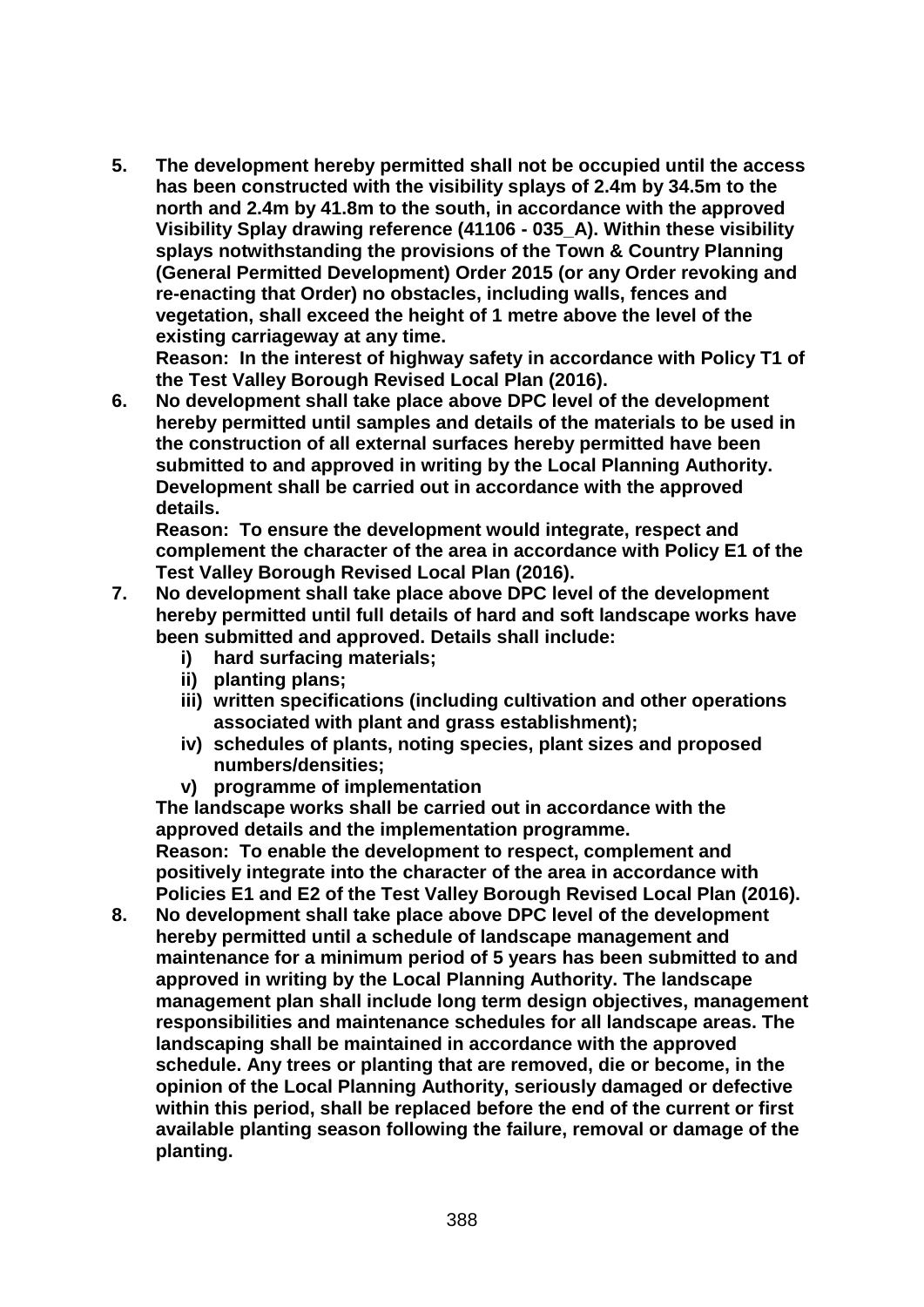**Reason: To enable the development to respect, complement and positively integrate into the character of the area in accordance with Policies E1 and E2 of the Test Valley Borough Revised Local Plan (2016).**

- **9. The development hereby approved shall not be occupied until 3 car and 2 cycle parking spaces and the associated driveway area, have been provided in accordance with the approved plans. The areas of land so provided shall be retained at all times for this purpose. Reason: To ensure sufficient off-street parking has been provided in accordance with Policy T2 of the Test Valley Borough Revised Local Plan (2016) and in the interest of highway safety in accordance with Policy T1 of the Test Valley Borough Revised Local Plan (2016).**
- **10. No external lighting shall be installed until details have been submitted to and approved in writing by the Local Planning Authority. The details shall include plans and details sufficient to show the location, type, specification, luminance and angle of illumination of all lights/luminaires. The external lighting shall be installed in accordance with the approved details.**

**Reason: To ensure the favourable conservation status of bats in accordance with Policy E5 of the Test Valley Borough Revised Local Plan (2016).**

- **11. On the day on which the dwelling hereby permitted is first occupied for residential purposes, all buildings and structures, other than the dwelling shown on plan number 020 P1 shall cease to be used for any purpose, and shall be demolished and the resultant materials cleared from the site. Reason: The site lies in an area where new dwelling units are not normally permitted. Only one dwelling would be permissible in this location and two dwellings would be contrary to the Test Valley Borough Revised Local Plan (2016).**
- **12. No development shall commence on site (including any works of demolition), until a Construction and Demolition Environmental Management Plan has been submitted to, and approved in writing by, the Local Planning Authority. The Plan shall include the following:**
	- **i) the parking of vehicles of site operatives and visitors;**
	- **ii) loading and unloading of plant and materials;**
	- **iii) storage of plant and materials used in constructing the development;**
	- **iv) hours of construction, including deliveries;**
	- **v) the erection and maintenance of security hoarding including decorative displays and facilities for public viewing, where appropriate;**
	- **vi) wheel washing facilities;**
	- **vii) measures to control the emission of dust and dirt during demolition and construction;**
	- **viii) a scheme for recycling/disposing of waste resulting from demolition and construction works; and**

**ix) measures for the protection of the natural environment.**

**The approved Statement shall be complied with in full throughout the construction period. The development shall not be carried out otherwise than in accordance with the approved construction method statement.**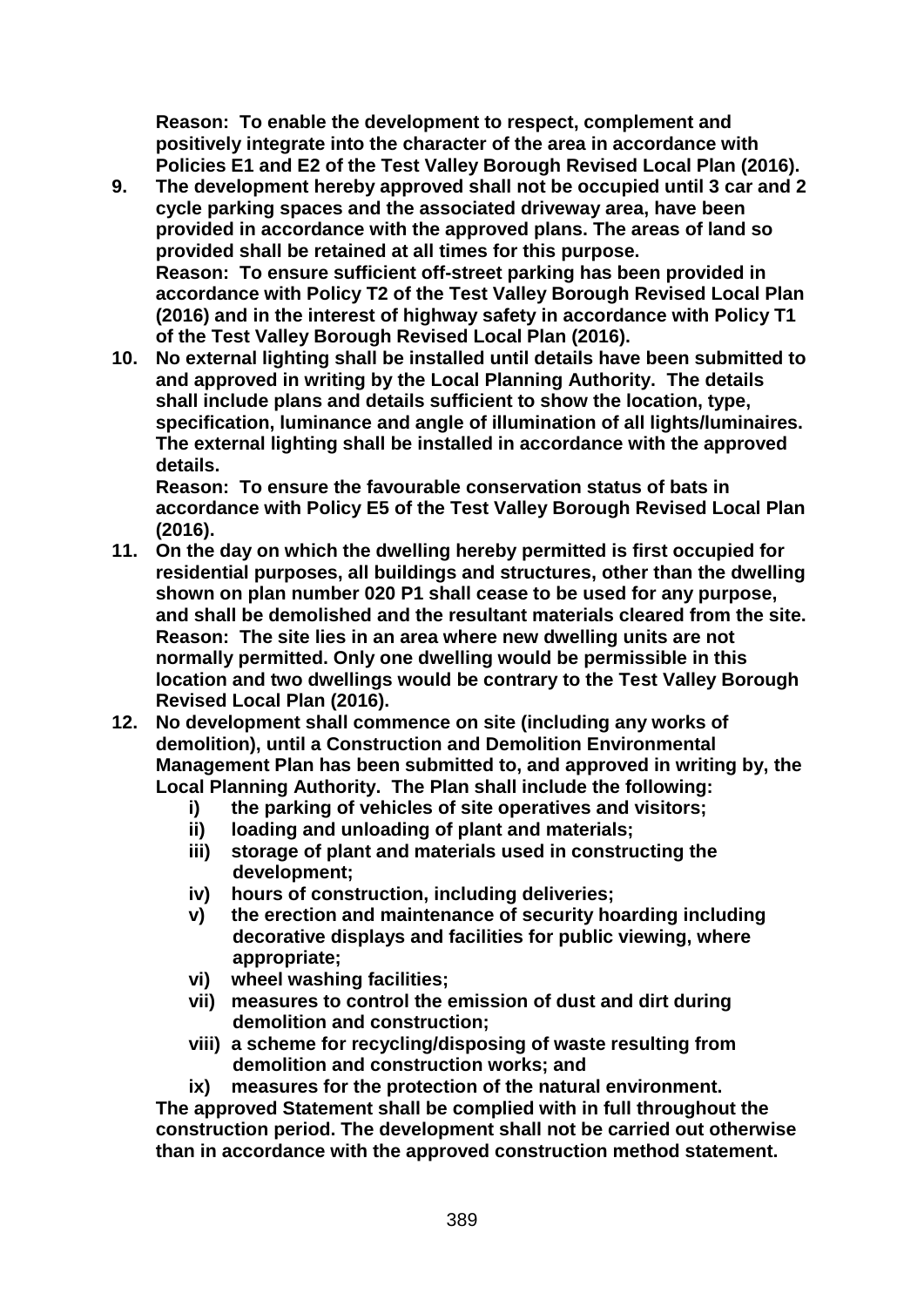**Reason: The application contained insufficient information to enable this matter to be considered prior to granting planning permission and the matter is required to be agreed with the Local Planning Authority before development commences in order that the development is undertaken in an acceptable manner, to minimise detrimental effects to the neighbouring amenities, the amenities of the area in general, detriment to the natural environment through the risks of pollution and dangers to highway safety, during the construction phase having regard to Policy E8 of the Test Valley Borough Revised Local Plan (2016).**

**Note to applicant:**

**1. In reaching this decision Test Valley Borough Council (TVBC) has had regard to the National Planning Policy Framework and takes a positive and proactive approach to development proposals focused on solutions. TVBC work with applicants and their agents in a positive and proactive manner offering a pre-application advice service and updating applicants/agents of issues that may arise in dealing with the application and where possible suggesting solutions.**

#### 584 **21/00662/FULLS**

| APPLICATION NO. 21/00662/FULLS<br><b>APPLICATION</b> | <b>FULL APPLICATION - SOUTH</b>                                 |
|------------------------------------------------------|-----------------------------------------------------------------|
| <b>TYPE</b>                                          |                                                                 |
| <b>REGISTERED</b>                                    | 08.04.2021                                                      |
| <b>APPLICANT</b>                                     | Mr and Mrs M Horscroft                                          |
| <b>SITE</b>                                          | Hillview, Romsey Road, Kings Somborne, SO20 6PR,                |
|                                                      | <b>KINGS SOMBORNE</b>                                           |
| <b>PROPOSAL</b>                                      | Erection of dwelling with parking, access, garage, and          |
|                                                      | terrace                                                         |
| <b>AMENDMENTS</b>                                    | 8 <sup>th</sup> April 2021 - Heritage statement received        |
|                                                      | $5th$ May 2021 – preliminary ecological appraisal               |
|                                                      | received                                                        |
|                                                      | $10th$ May 2021 – nitrate neutrality calculations               |
|                                                      | received                                                        |
|                                                      |                                                                 |
|                                                      | 14 <sup>th</sup> May 2021 - Highways visibility splays received |
|                                                      | $12th$ July 2021 – amended plans received                       |
|                                                      | 11 <sup>th</sup> August 2021 - Additional ecology information   |
|                                                      | received                                                        |
|                                                      | 17 <sup>th</sup> November 2021 - amended ecology details        |
|                                                      | received                                                        |
| <b>CASE OFFICER</b>                                  | <b>Kate Levey</b>                                               |
|                                                      |                                                                 |

#### **DEFERRED for the following reasons:**

**1. To allow discussion between officers and the applicant to agree a detailed and comprehensive landscaping scheme. The landscaping scheme shall adequately demonstrate that the development, if granted planning permission, would integrate into the landscape setting of the area without resulting in harm.**